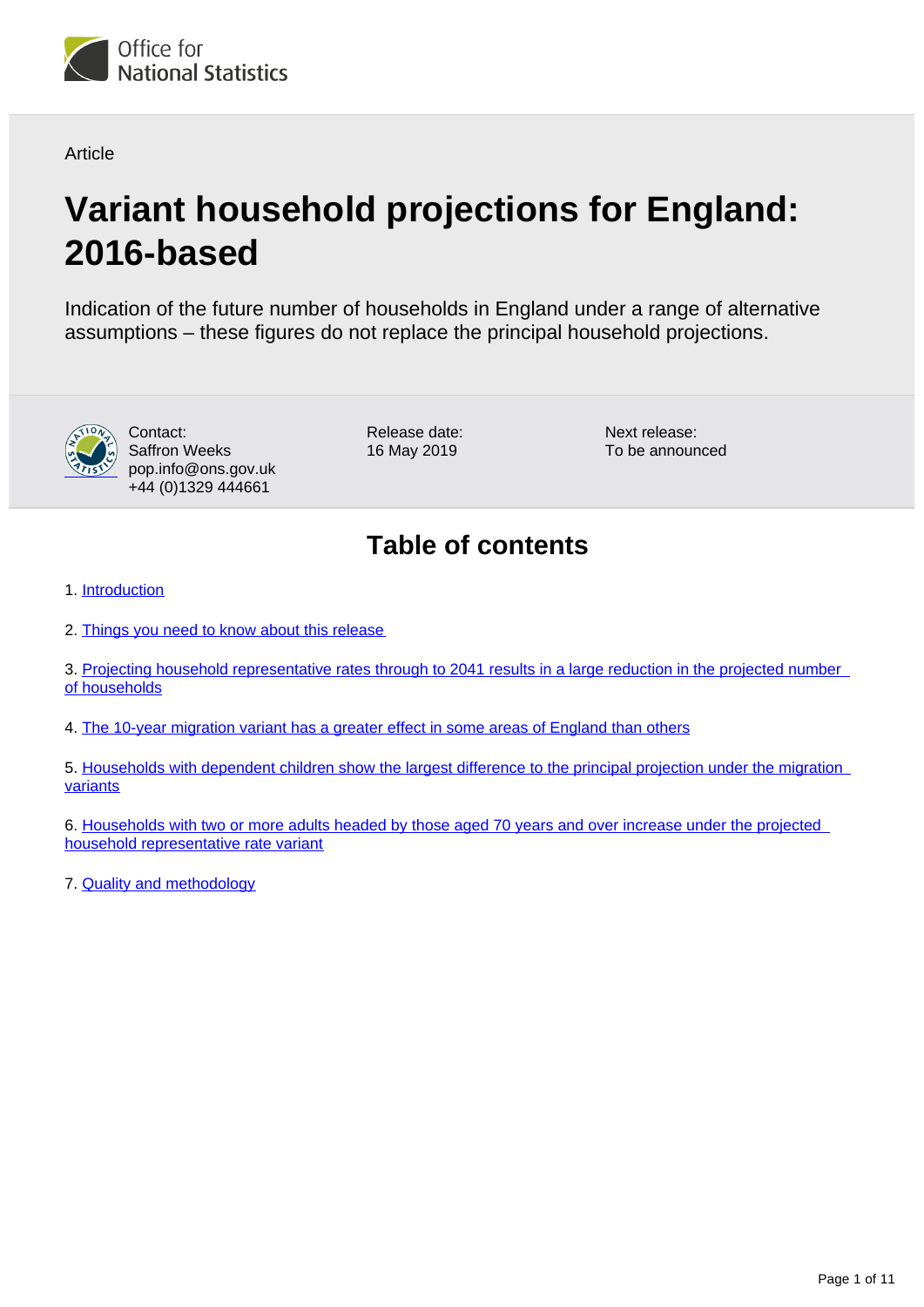# <span id="page-1-0"></span>**1 . Introduction**

This article presents data for variant household projections, following the publication of the 2016-based [household projections](https://www.ons.gov.uk/peoplepopulationandcommunity/populationandmigration/populationprojections/bulletins/2016basedhouseholdprojectionsinengland/2016basedhouseholdprojectionsinengland) on 20 September 2018, [2016-based household type projections](https://www.ons.gov.uk/peoplepopulationandcommunity/populationandmigration/populationprojections/bulletins/2016basedhouseholdprojectionsinengland/2016based) on 3 December 2018 and [variant subnational population projections](https://www.ons.gov.uk/peoplepopulationandcommunity/populationandmigration/populationprojections/bulletins/variantsubnationalpopulationprojectionsforengland/2016based) on 9 April 2019. Four variant household projections have been produced in this release: three show alternative assumptions of migration and one is a continuous projection of the household representative rates (HRRs), which were held constant from 2022 onwards in the principal projection.

These variant projections have been produced in response to the Office for Statistics Regulation's (OSR) recommendation in their [Compliance Check of Household Projections for England,](https://www.statisticsauthority.gov.uk/correspondence/compliance-check-of-household-projections-for-england/) that the Office for National Statistics (ONS) prioritise the publication of additional variant projections in a way that is most helpful to users. We have consulted with users of the household projections who highlighted a need to understand the impact of different scenarios and better understand the uncertainty involved in projections. This would allow them to better prepare for potential future changes that could possibly affect their housing and service provision planning. The variants produced in this report were identified as the most useful to our users.

Two other variants were also identified as useful to users but have not been included in this article. These were: firstly, a variant that projects family units instead of households and secondly, a variant that shows higher HRRs for 25- to 44-year-olds. Data for these variants have not been included in this article because further research is required to identify the most appropriate method for adjusting the assumptions underpinning them. We are aware of users' interest in these variants and will continue to investigate how best to produce these data in the future.

These variant household projections do not replace the previously published 2016-based principal household projections. Instead, they should be used alongside the principal projections and have been created to offer users a range of alternate scenarios to illustrate the consequences of particular sets of assumptions. This article highlights the most notable differences between the principal projections and the variant projections.

# <span id="page-1-1"></span>**2 . Things you need to know about this release**

#### **What is a household projection?**

The 2016-based household projections provide statistics on the potential future number of households in England and its local authorities up to 2041 under a set of principal assumptions. They show the household numbers that would result if the assumptions based in previous demographic trends in population and household formation were to be realised in practice.

This release provides statistics on four variant household projections. In three of the variants, we have changed some of the underlying assumptions about migration and in the fourth we have continued to project forward the household representative rates (HRRs), all with the aim of showing the number of households that would result in each of the varying scenarios.

Household projections are not forecasts. They do not attempt to predict the impact of future government or local policies, changing economic circumstances or other factors that may influence household growth, such as the number of houses built. Household projections are not a prediction or forecast of how many houses should be built in the future. The principal projection shows how many additional households would form if the population of England keeps growing as it did between 2011 and 2016 and keeps forming households as it did between 2001 and 2011. Therefore, household projections should be used as a starting point for calculating the future housing needs of a local area.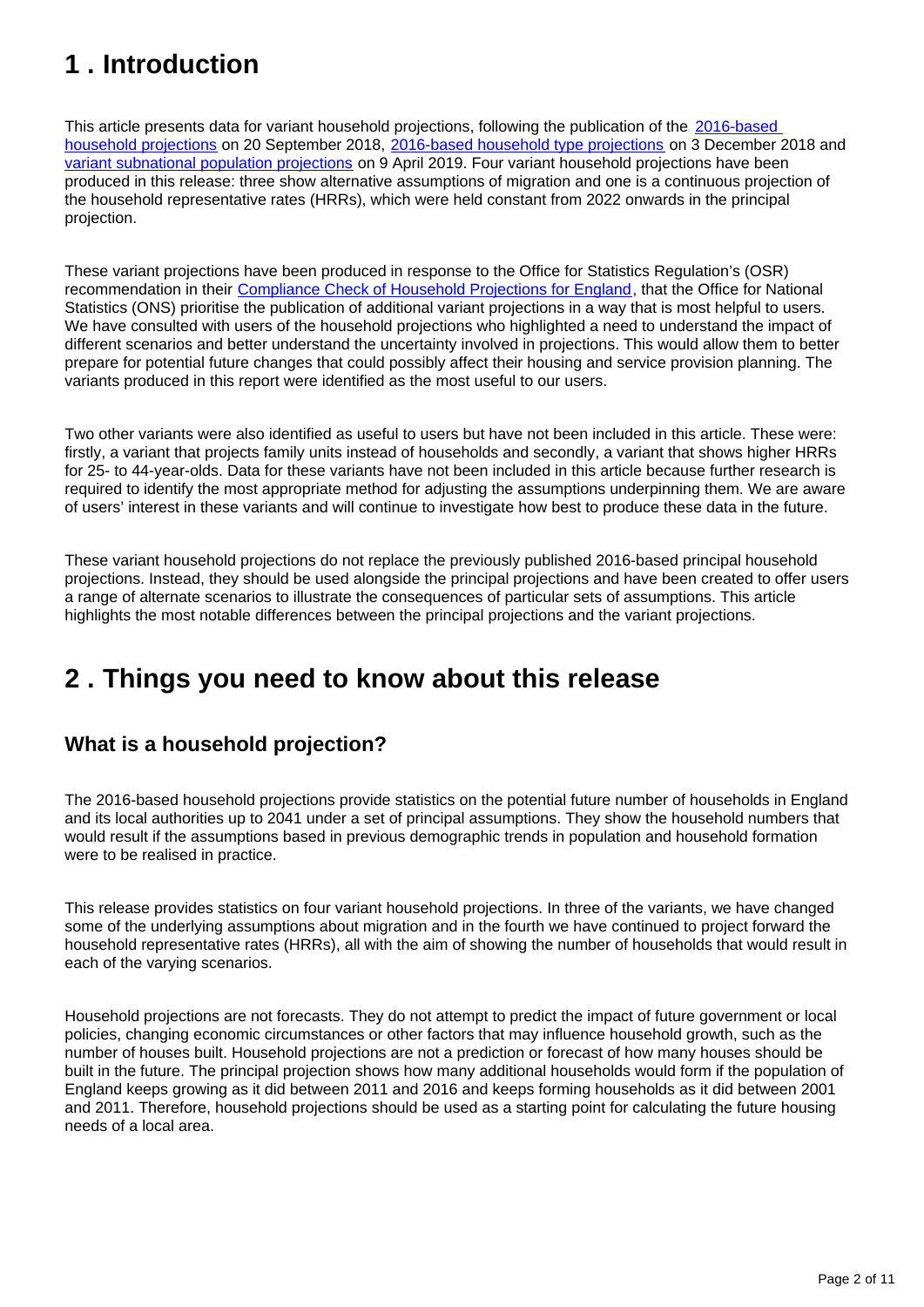#### **What are variant projections?**

This article provides the number of households that would form under four variant assumptions, rather than the full set of assumptions used in the principal 2016-based household projections.

The high international migration and low international migration variants are produced broadly using the same methods as the 2016-based subnational population projections main release (the principal), except that the totals are constrained to match those in the 2016-based high and low migration variant national population projections for England.

The 10-year migration variant projection uses migration data from years ending mid-2007 to mid-2016 to set the migration assumptions of the projection. This differs from the five years' worth of data (years ending mid-2012 to mid-2016) used in the principal projection and the high and low international migration variants. The 10-year migration variant includes different methodologies because of the time range of data used to set assumptions. Further information about these changes can be found in the [Quality and Methodology Information](https://www.ons.gov.uk/peoplepopulationandcommunity/populationandmigration/populationprojections/methodologies/subnationalpopulationprojectionsqmi) report and the [methodology report](https://www.ons.gov.uk/peoplepopulationandcommunity/populationandmigration/populationprojections/methodologies/methodologyusedtoproducethe2016basedsubnationalpopulationprojectionsforengland) released with the variant subnational population projections.

Like the 2014-based household projections, the 2016-based household projections use HRRs, multiplied by the projected household population, to produce projected numbers of households. The HRR is the proportion of people in a particular demographic group (based on geography, age group and sex) who were the household reference person (HRP)<sup>1</sup>. The value of the HRR will be between zero and one. HRRs for 2001 and 2011 are calculated using census data. These HRRs are then projected forward to produce HRRs for the other years of the projection period and applied to the projected household population to produce a projected number of households for 2001 to 2021.

There is general acknowledgement that between 1971 and 2001, average household size declined, and household formation increased. Between 2001 and 2011, these trends slowed down; average household size remained broadly the same and household formation did not increase as much. It is unclear whether these more recent trends were a blip in the long-term trend (this being an unusual decade due to EU Accession and the financial crisis), or the start of a longer-term trend. Therefore, the principal projection only projects the HRRs forward 10 years from 2011 to 2021.

Unlike the principal 2016-based household projections, the fourth variant continues to project the HRRs forward all the way to 2041, to see the potential effect on household formation if the recent trends we have observed continue in the future. Further information about the methodology used to produce the principal household projections can be found in the [household projections methodology report.](https://www.ons.gov.uk/peoplepopulationandcommunity/populationandmigration/populationprojections/methodologies/methodologyusedtoproducehouseholdprojectionsforengland2016based)

#### **Notes for: Things you need to know about this release**

1. The household reference person (HRP) is the eldest economically active person in the household. A full explanation of the HRP definition can be found on [page 23 of the 2011 Census Glossary.](https://www.ons.gov.uk/census/2011census/2011censusdata/2011censususerguide/glossary)

### <span id="page-2-0"></span>**3 . Projecting household representative rates through to 2041 results in a large reduction in the projected number of households**

For England, the projected household representative rate (HRR) variant results in a large reduction in the projected number of households by mid-2041, with 845,500 fewer households than the principal projection. All the regions of England have large reductions compared with the principal projection. London is the region with the largest reduction, with 329,200 fewer households in the projected HRR variant as compared with the principal projection (Table 1).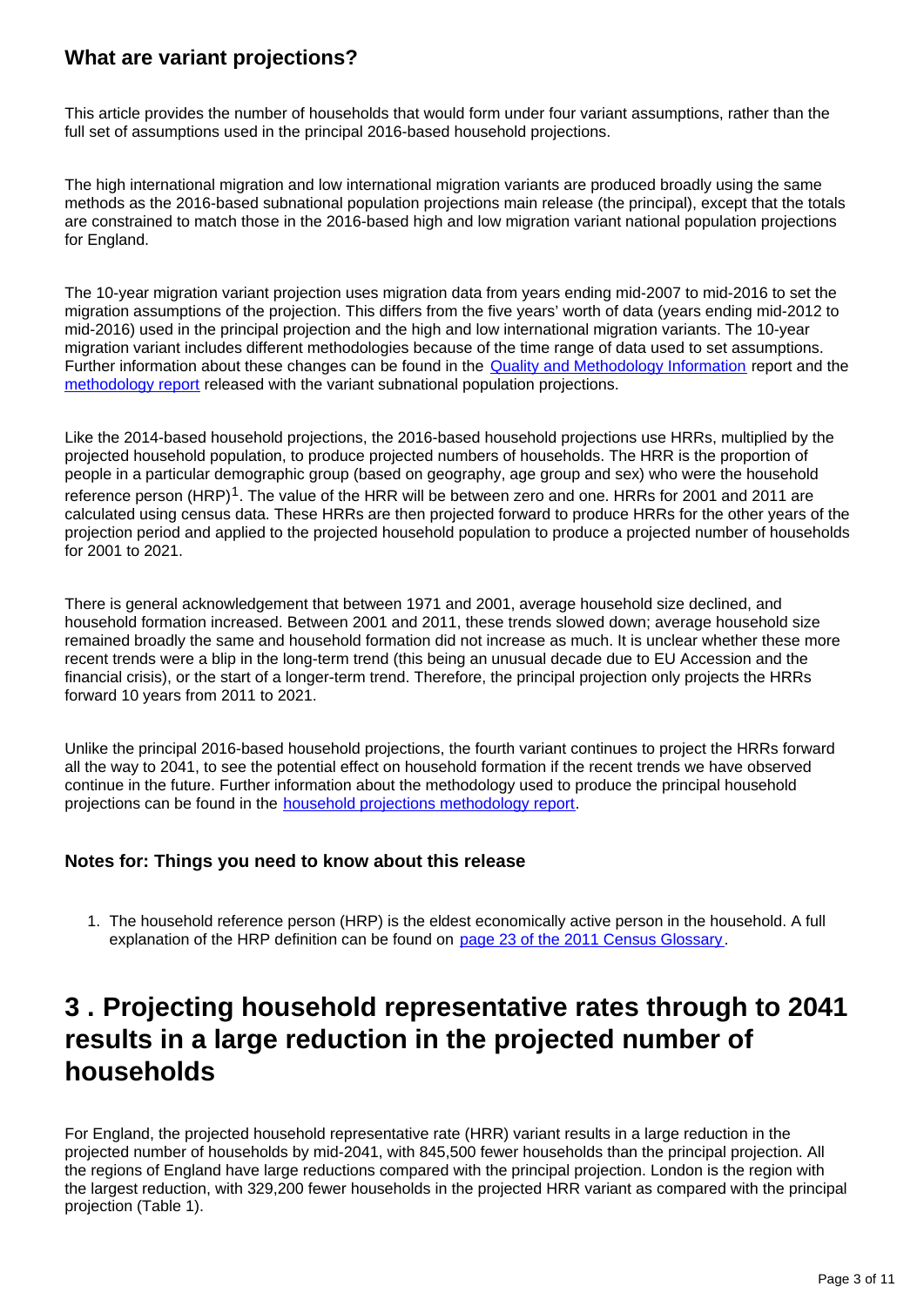Table 1: Difference in the number of households by region between the principal projection and the projected HRR variant by mid-2041, England

|                          | <b>Number of households</b>    |                                 |                   |
|--------------------------|--------------------------------|---------------------------------|-------------------|
| Region                   | <b>Principal</b><br>projection | <b>Projected HRR</b><br>variant | <b>Difference</b> |
| England                  | 26,855,000                     | 26,009,500                      | -845,500          |
| London                   | 4,291,800                      | 3,962,600                       | $-329,200$        |
| South East               | 4,431,200                      | 4,305,100                       | $-126,100$        |
| East of England          | 3,065,000                      | 2,972,300                       | $-92,700$         |
| West Midlands            | 2,742,900                      | 2,674,000                       | $-68,900$         |
| South West               | 2,799,300                      | 2,736,000                       | $-63,300$         |
| East Midlands            | 2,312,100                      | 2,253,200                       | $-58,900$         |
| Yorkshire and the Humber | 2,545,100                      | 2,495,700                       | -49,500           |
| North West               | 3,424,100                      | 3,379,100                       | $-45,000$         |
| North East               | 1,243,400                      | 1,231,400                       | $-11,900$         |

Source: Office for National Statistics - 2016-based variant household projections

Notes

- 1. Figures may not sum due to rounding. **[Back to table](#page-0-0)**
- 2. HRR refers to household representative rate. **[Back to table](#page-0-0)**

Most local authorities also have a reduction in projected households in the projected HRR variant compared with the principal projections (Table 2). Only 14 of the 326 local authorities in England have a larger number of projected households in the projected HRR variant, compared with the principal projection.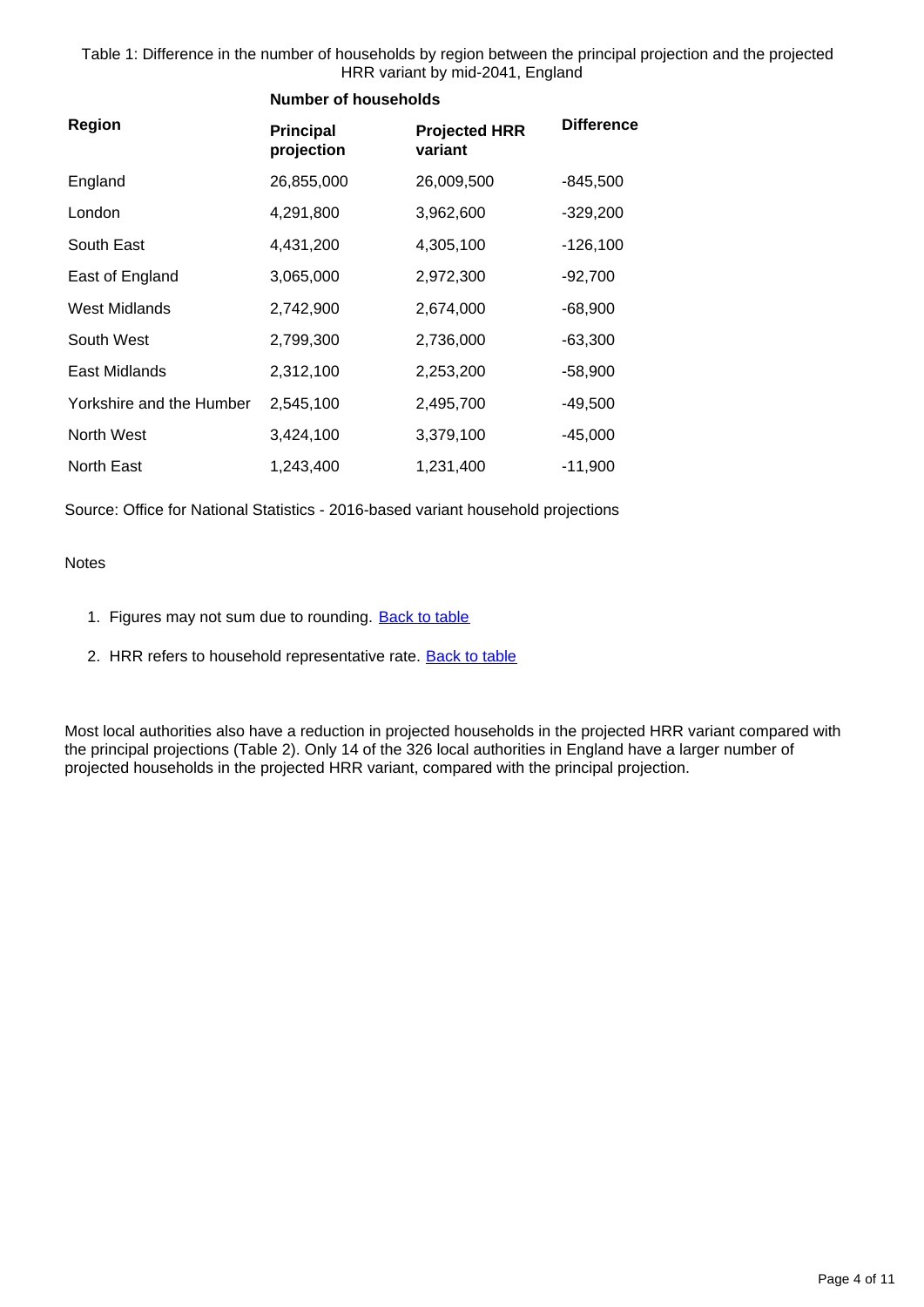Table 2: The 10 largest percentage reductions in the number of households by local authority between the principal projection and the projected HRR variant by mid-2041, England

| <b>Local authority</b> | <b>Number of households</b> | <b>Percentage difference</b> |          |
|------------------------|-----------------------------|------------------------------|----------|
|                        | <b>Principal projection</b> | <b>Projected HRR variant</b> |          |
| Newham                 | 145,100                     | 118,200                      | -18.54   |
| Camden                 | 136,200                     | 120,000                      | $-11.90$ |
| Greenwich              | 142,500                     | 127,300                      | -10.64   |
| Harrow                 | 99,400                      | 89,300                       | $-10.21$ |
| <b>Waltham Forest</b>  | 125,400                     | 112,900                      | -9.97    |
| <b>Brent</b>           | 134,400                     | 121,000                      | -9.93    |
| Leicester              | 146,500                     | 132,100                      | $-9.84$  |
| Ealing                 | 139,400                     | 125,700                      | $-9.83$  |
| Haringey               | 135,800                     | 122,800                      | $-9.57$  |
| Westminster            | 136,600                     | 124,300                      | $-9.04$  |

Source: Office for National Statistics - 2016-based variant household projections

**Notes** 

- 1. Figures may not sum due to rounding. **[Back to table](#page-0-0)**
- 2. HRR refers to household representative rate. **[Back to table](#page-0-0)**

**Figure 1: The projected number of households in most local authorities is lower under the projected HRR variant**

**Percentage difference in number of households for local authorities in England between the projected HRR variant and the principal projection by mid-2041**

[Download the data](https://www.ons.gov.uk/visualisations/dvc624/la_map/variant_comparison_map.csv)

### <span id="page-4-0"></span>**4 . The 10-year migration variant has a greater effect in some areas of England than others**

Differences in the projected numbers of households are caused by lower average levels of migration in some areas and higher average levels of migration in others in the 10-year migration variant compared with the 5-year average used in the principal projection. Additionally, there is a subsequent indirect impact on numbers of births and deaths.

Table 3 shows the details for regions and Table 4 shows the details for local authorities.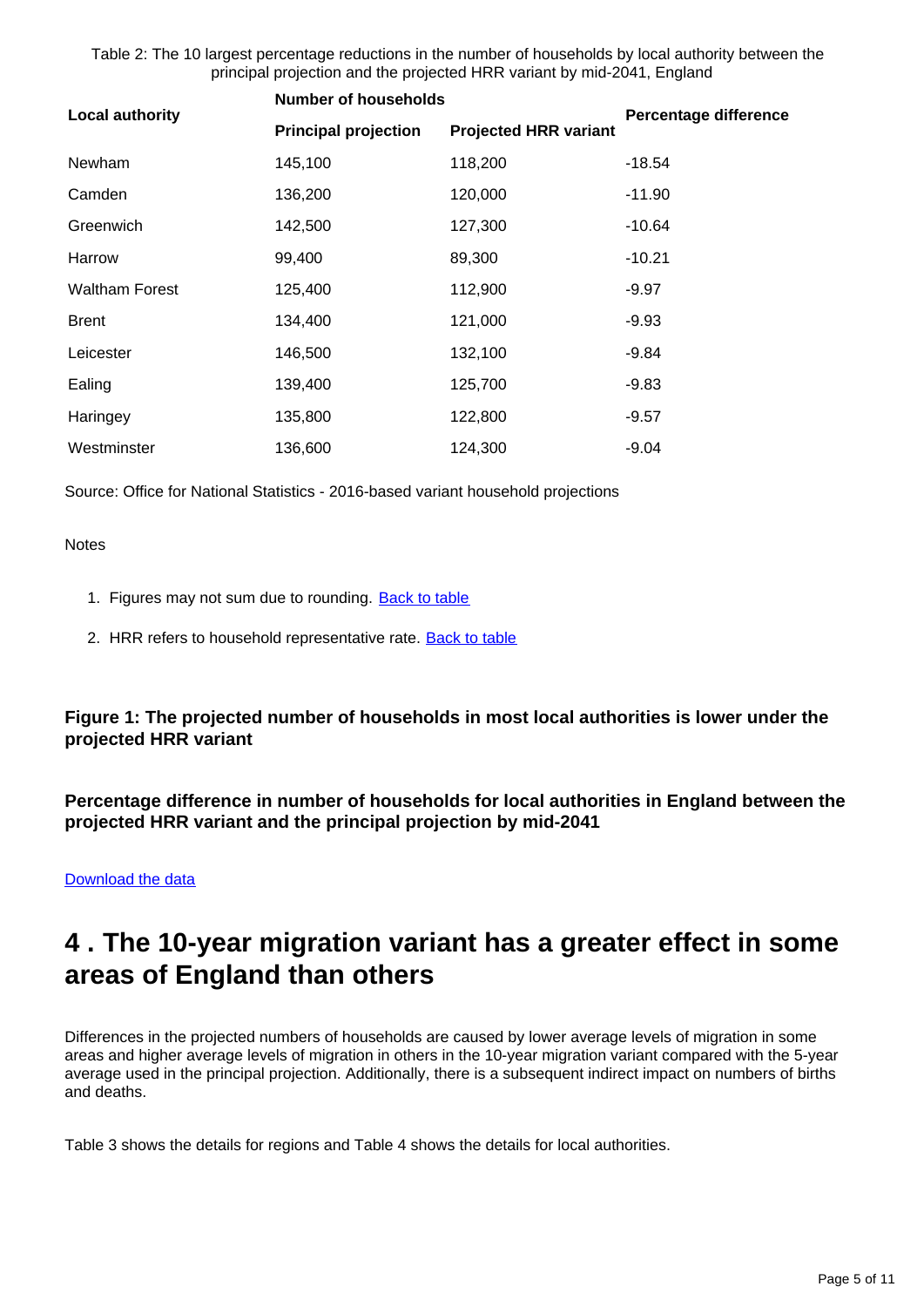Table 3: Difference in the number of households by region between the principal projection and the 10-year migration variant by mid-2041, England

|                          | <b>Number of households</b> |                              |                   |
|--------------------------|-----------------------------|------------------------------|-------------------|
| <b>Region</b>            | <b>Principal projection</b> | 10-year migration<br>variant | <b>Difference</b> |
| England                  | 26,855,00                   | 26,854,500                   | $-500$            |
| Yorkshire and The Humber | 2,545,100                   | 2,567,200                    | 22,100            |
| South East               | 4,431,200                   | 4,448,400                    | 17,200            |
| East of England          | 3,065,000                   | 3,075,700                    | 10,700            |
| North East               | 1,243,400                   | 1,250,200                    | 6,800             |
| London                   | 4,291,800                   | 4,289,200                    | $-2,500$          |
| East Midlands            | 2,312,100                   | 2,304,500                    | $-7,600$          |
| North West               | 3,424,100                   | 3,414,400                    | $-9,700$          |
| South West               | 2,799,300                   | 2,788,000                    | $-11,300$         |
| <b>West Midlands</b>     | 2,742,900                   | 2,716,800                    | $-26,200$         |

Source: Office for National Statistics - 2016-based variant household projections

**Notes** 

1. Figures may not sum due to rounding. **[Back to table](#page-0-0)** 

By mid-2041, under the 10-year migration variant, the City of London is projected to have 1,200 more households than the principal projection, a difference of 32.21%, although it should be noted that the relatively small population size of the City of London can result in large percentage changes in variants.

Table 4 shows the local authorities with the largest increases between the principal projection and the 10-year migration variant by mid-2041.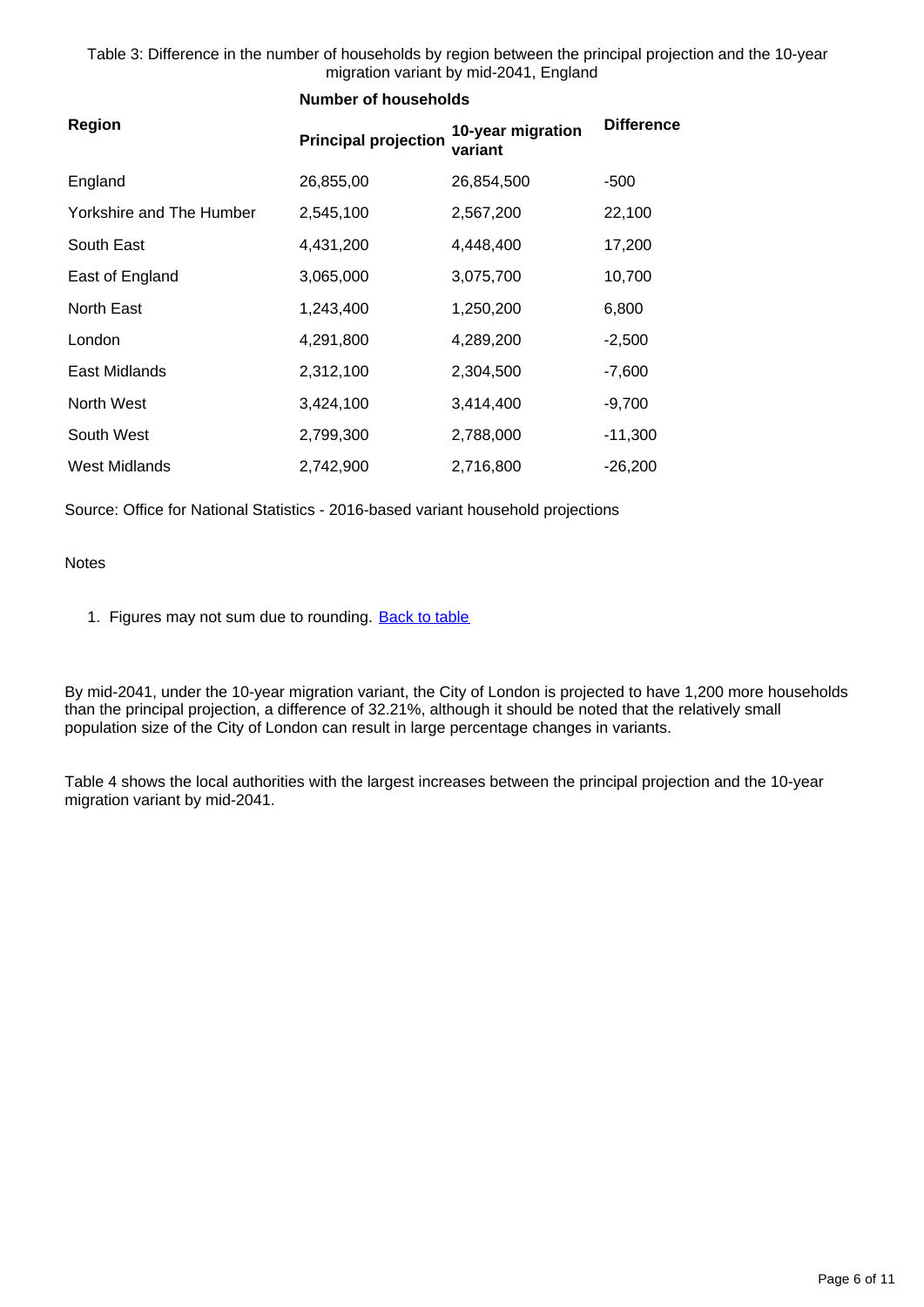Table 4: Largest increases in number of households by local authority between the principal projection and the 10 year migration variant by mid-2041, England

| <b>Local authority</b> | <b>Number of households</b> | Percentage                |            |  |
|------------------------|-----------------------------|---------------------------|------------|--|
|                        | <b>Principal projection</b> | 10-year migration variant | difference |  |
| City of London         | 3,600                       | 4,800                     | 32.21      |  |
| East Cambridgeshire    | 43,700                      | 47,100                    | 7.67       |  |
| Swindon                | 108,200                     | 114,100                   | 5.52       |  |
| Copeland               | 28,100                      | 29,500                    | 5.23       |  |
| Hertsmere              | 49,000                      | 51,500                    | 5.23       |  |
| Ealing                 | 139,400                     | 146,600                   | 5.14       |  |
| Merton                 | 92,200                      | 96,900                    | 5.10       |  |
| West Oxfordshire       | 50,900                      | 53,500                    | 5.10       |  |
| West Devon             | 27,200                      | 28,500                    | 4.94       |  |
| Harrow                 | 99,400                      | 104,300                   | 4.91       |  |

Source: Office for National Statistics - 2016-based variant household projections

Notes

1. Figures may not sum due to rounding. **[Back to table](#page-0-0)** 

Table 5 shows the local authorities with the largest percentage reductions between the principal projection and the 10-year migration variant projection by mid-2041.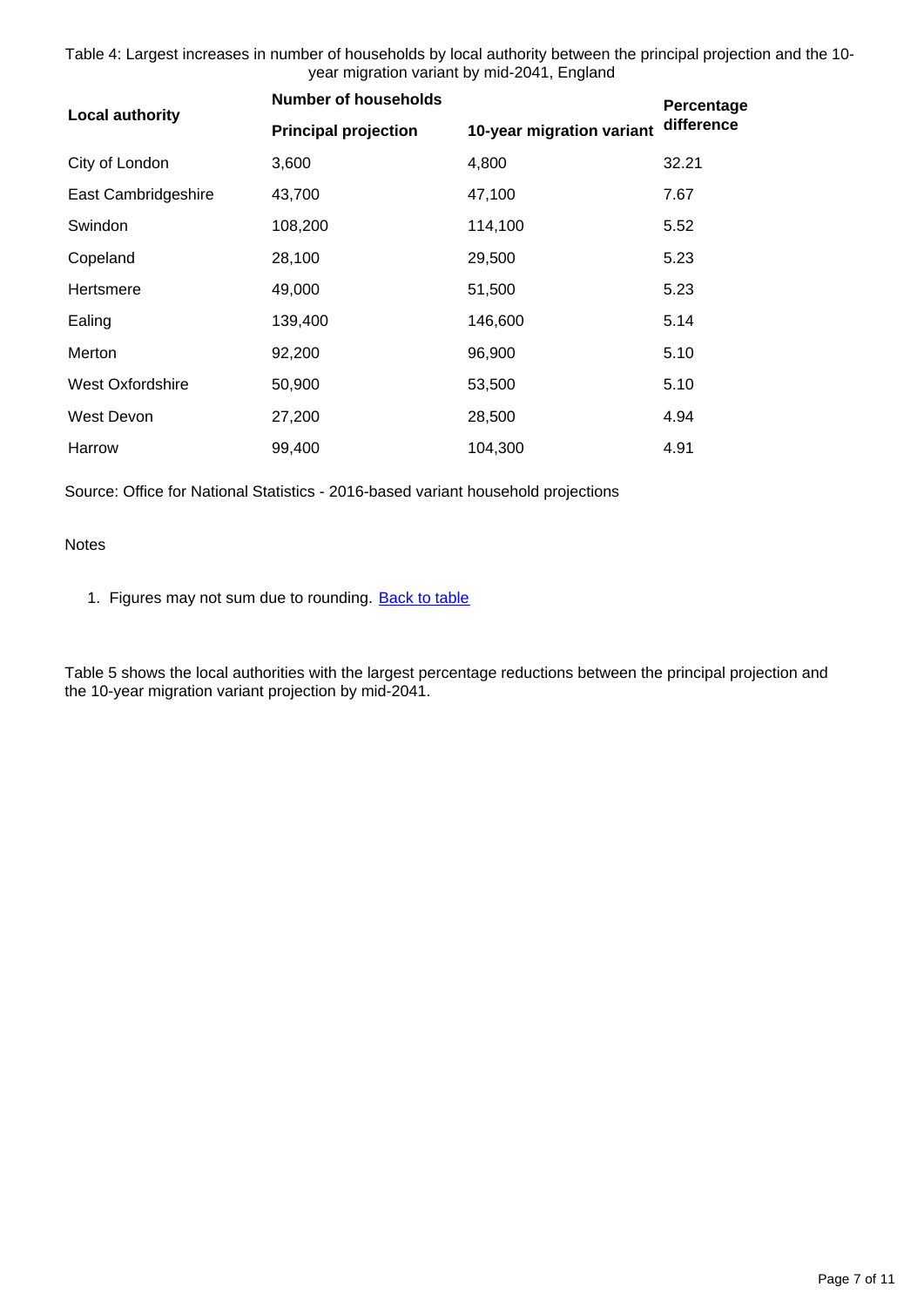Table 5: Largest percentage reductions in number of households by local authority between the principal projections and the 10-year migration variant by mid-2041, England

|                        |                             | <b>Number of households</b>     |                              |  |
|------------------------|-----------------------------|---------------------------------|------------------------------|--|
| <b>Local authority</b> | <b>Principal projection</b> | 10-year migration<br>projection | <b>Percentage difference</b> |  |
| Coventry               | 188,900                     | 175,800                         | $-6.93$                      |  |
| Exeter                 | 64,500                      | 60,000                          | $-6.92$                      |  |
| <b>Isles of Scilly</b> | 1,000                       | 1,000                           | $-6.62$                      |  |
| Greenwich              | 142,500                     | 134,200                         | $-5.79$                      |  |
| <b>Tower Hamlets</b>   | 176,700                     | 167,200                         | -5.41                        |  |
| Liverpool              | 253,700                     | 240,000                         | $-5.38$                      |  |
| Hackney                | 152,700                     | 145,200                         | -4.87                        |  |
| Camden                 | 136,200                     | 129,700                         | -4.76                        |  |
| Aylesbury Vale         | 101,900                     | 97,200                          | -4.68                        |  |
| Wealden                | 86,600                      | 82,500                          | -4.65                        |  |

Source: Office for National Statistics - 2016-based variant household projections

**Notes** 

1. Figures may not sum due to rounding. **[Back to table](#page-0-0)** 

London's local authorities generally have the largest percentage differences in the high and low international migration variants because London has the greatest flows of international migrants so is most impacted by a net loss or gain in the migration variants. This is also reflected in the 2016-based variant subnational population projections.

### <span id="page-7-0"></span>**5 . Households with dependent children show the largest difference to the principal projection under the migration variants**

Households with dependent children are most affected by the variant projections. In England, there are an additional 11,100 households with dependent children in the 10-year migration variant compared with the principal projection and an additional 307,600 households with dependent children in the high migration variant by mid-2041. In the low migration variant there are 309,300 fewer households than the principal projection (Figure 2).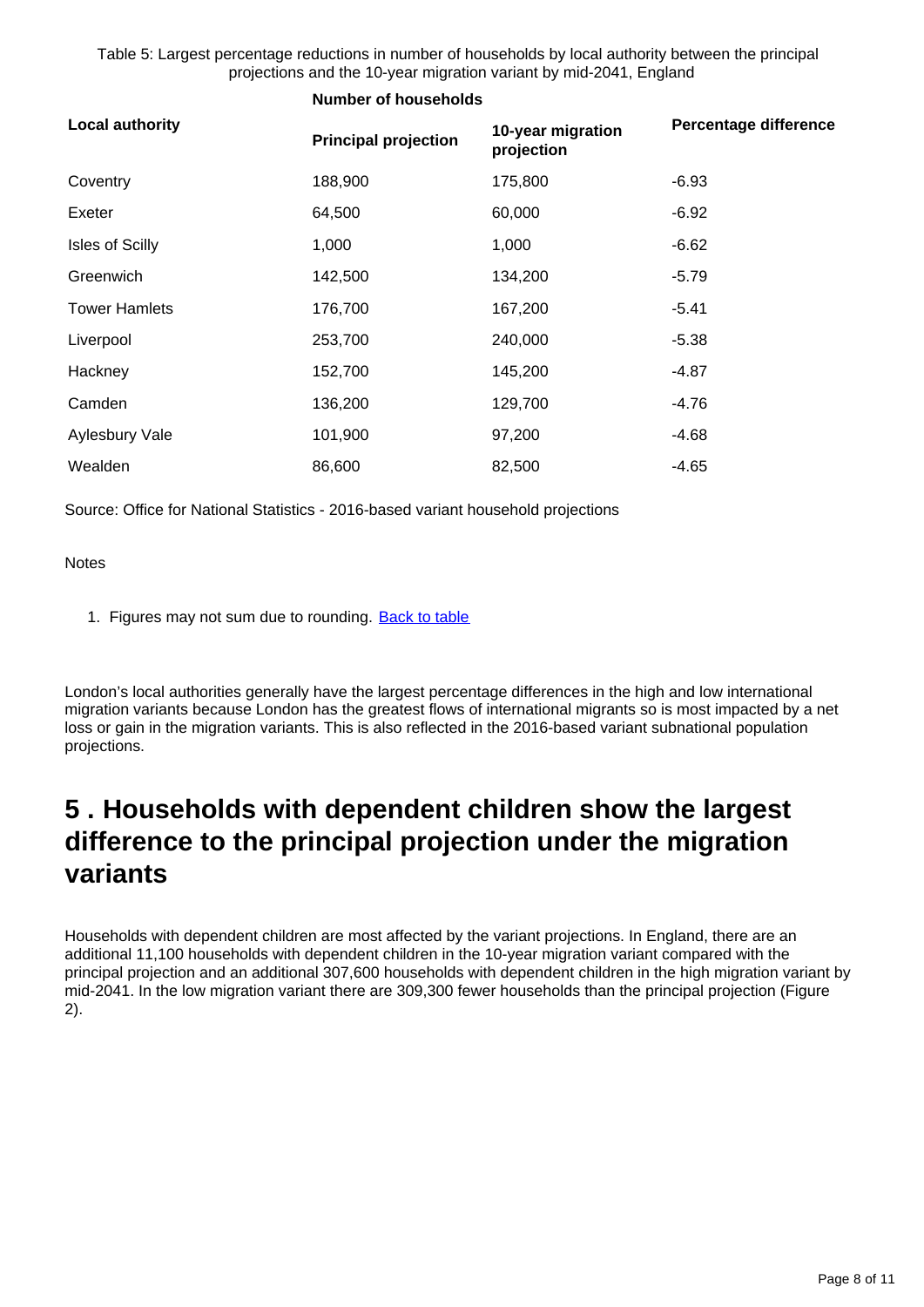#### **Figure 2: Households with dependent children show the largest difference to the principal projection under the migration variants**

**Projected number of households by household type for the principal and variant household projections by mid-2041, England**

### Figure 2: Households with dependent children show the largest difference to the principal projection under the migration variants

Projected number of households by household type for the principal and variant household projections by mid-2041, England



#### **Source: Office for National Statistics - 2016-based variant household projections**

Under the principal projection, one-person households headed by someone aged 65 years and over and other households with two or more adults headed by someone aged 65 years and over were projected to have the largest increases. The same pattern can be observed in each of the variant projections, however, the migration variants differ from the principal projection, with a greater number of households with dependent children headed by persons aged under 65 years, which is expected given the typical younger age profile of international migrants.

### <span id="page-8-0"></span>**6 . Households with two or more adults headed by those aged 70 years and over increase under the projected household representative rate variant**

The household representative rate (HRR) is the proportion of people in a particular demographic group (based on geography, age group and sex) who were the household reference person. In the principal projection this is held constant from 2022, but in the projected HRR variant the HRR is continuously projected forward until 2041.

The projected HRR variant has the largest effect on households with two or more adults, with 545,000 fewer households than the principal projection, by mid-2041.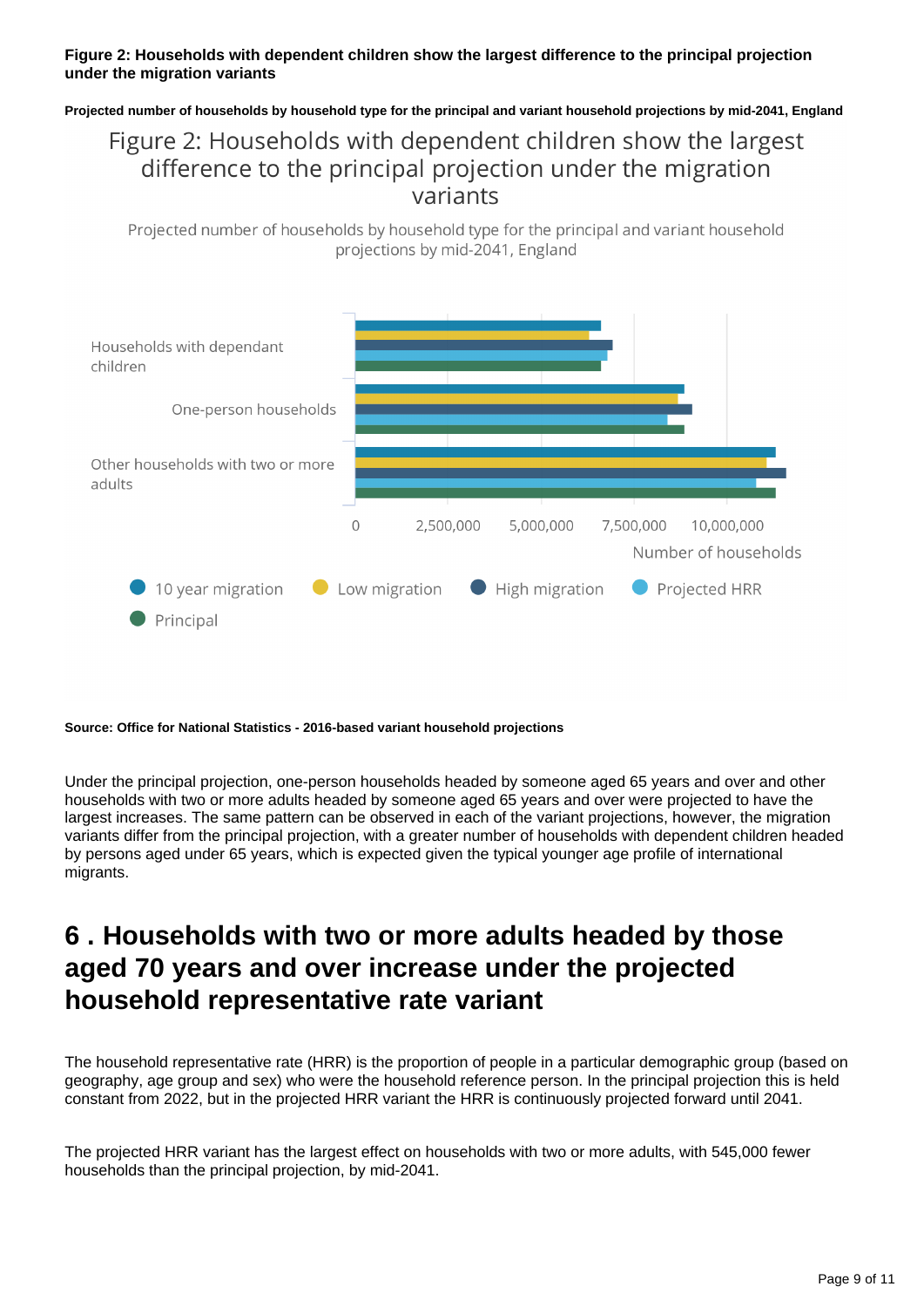There are more households with two or more adults headed by someone aged 70 years and over in the projected HRR variant compared with the principal projection, while there are fewer households of this household type for those headed by someone aged under 70 years. There is an increase in this variant compared with the principal projection for one-person households and households with dependent children headed by those aged 35 to 70 years (see Figure 3).

#### **Figure 3: Households with two or more adults headed by someone aged 70 years or over increase under the projected HRR variant**

**Difference in number of households by mid-2041 between the projected HRR variant and the principal variant, by household type and age of HRR, England**

### Figure 3: Households with two or more adults headed by someone aged 70 years or over increase under the projected **HRR** variant

Difference in number of households by mid-2041 between the projected HRR variant and the principal variant, by household type and age of HRR, England



**Source: Office for National Statistics - 2016-based variant household projections**

#### **Notes:**

1. HRR refers to household representative rate.

# <span id="page-9-0"></span>**7 . Quality and methodology**

The Household projections **[Quality and Methodology Information report](https://www.ons.gov.uk/peoplepopulationandcommunity/populationandmigration/populationprojections/methodologies/householdprojectionsinenglandqmi)** contains important information on: